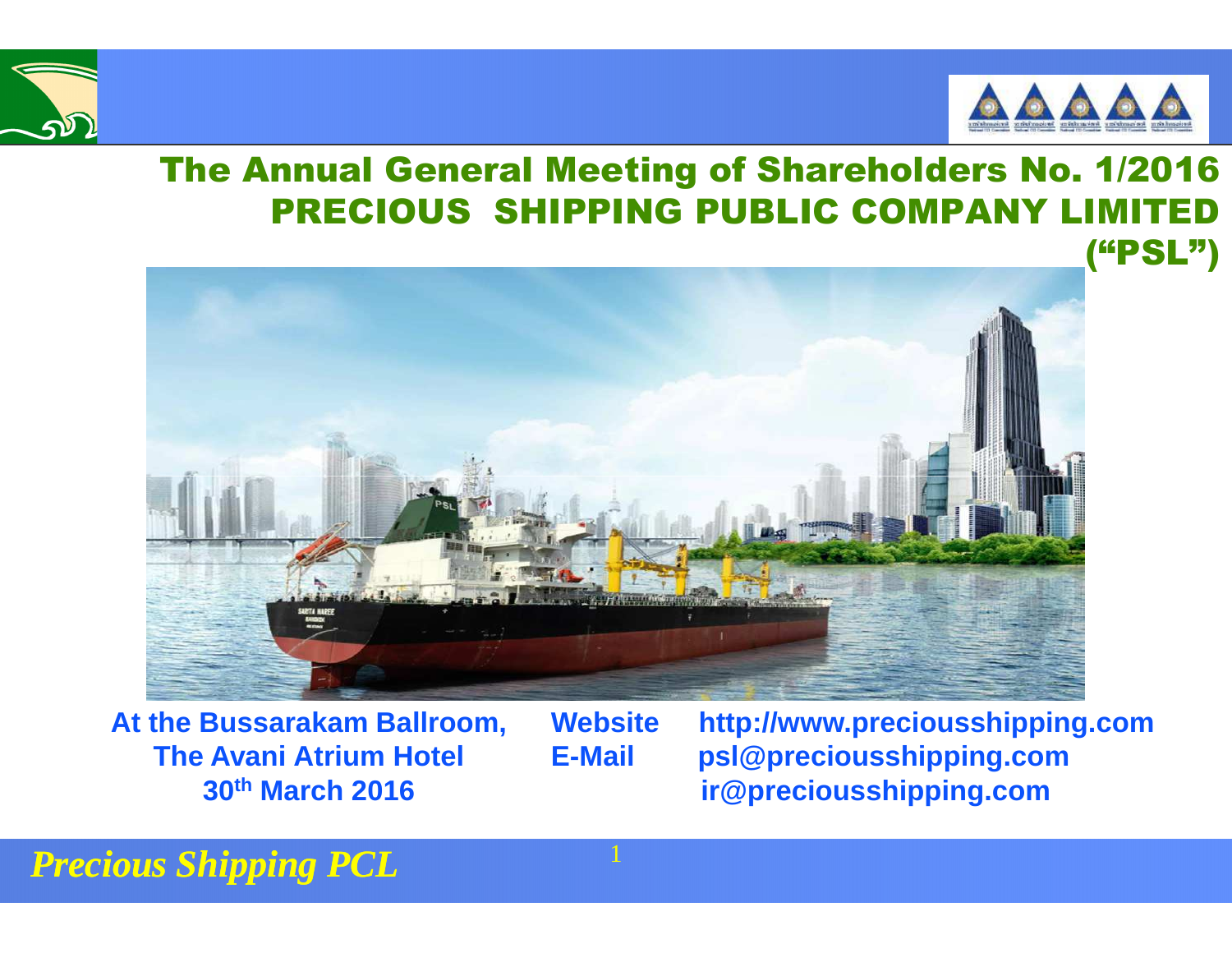

## PSL Fleet

| As of                              | 31 <sup>st</sup> Dec 2012           | 31 <sup>st</sup> Dec 2013           | 31 <sup>st</sup> Dec 2014           | 31 <sup>st</sup> Dec 2015           | 30th Mar 2016                         | <b>Targeted</b><br><b>Dec 2017</b> |
|------------------------------------|-------------------------------------|-------------------------------------|-------------------------------------|-------------------------------------|---------------------------------------|------------------------------------|
| <b>Number of</b><br><b>Vessels</b> | 36                                  | 40                                  | 44                                  | 45                                  | 41                                    | 38                                 |
| <b>Average Age</b><br>(Simple Avg) | <b>11.36 years</b>                  | <b>11.35 years</b>                  | <b>10.45 years</b>                  | 9.78 years                          | 8.20 years                            | <b>7.10 years</b>                  |
| <b>Insured Value</b>               | <b>USD 522.00</b><br><b>Million</b> | <b>USD 596.30</b><br><b>Million</b> | <b>USD 727.00</b><br><b>Million</b> | <b>USD 716.90</b><br><b>Million</b> | <b>USD 711.60</b><br><b>Million</b>   |                                    |
| <b>Book Value</b>                  | <b>USD 528.29</b><br><b>Million</b> | <b>USD 568.17</b><br><b>Million</b> | <b>USD 668.84</b><br><b>Million</b> | <b>USD 701.03</b><br><b>Million</b> | <b>USD 707.24</b><br><b>Million</b> * |                                    |
| <b>Total DWT</b>                   | 1,156,109                           | 1,351,583                           | 1,525,054                           | 1,628,398                           | 1,544,736                             | 1,646,610                          |
| <b>Total LDT</b>                   | 261,343                             | 305,169                             | 345,469                             | 367,844                             | 349,713                               |                                    |
| <b>Average DWT</b><br>per Vessel   | 32,114                              | 33,790                              | 34,660                              | 36,187                              | 37,676                                | 43,332                             |

**\* As of 31st December 2015**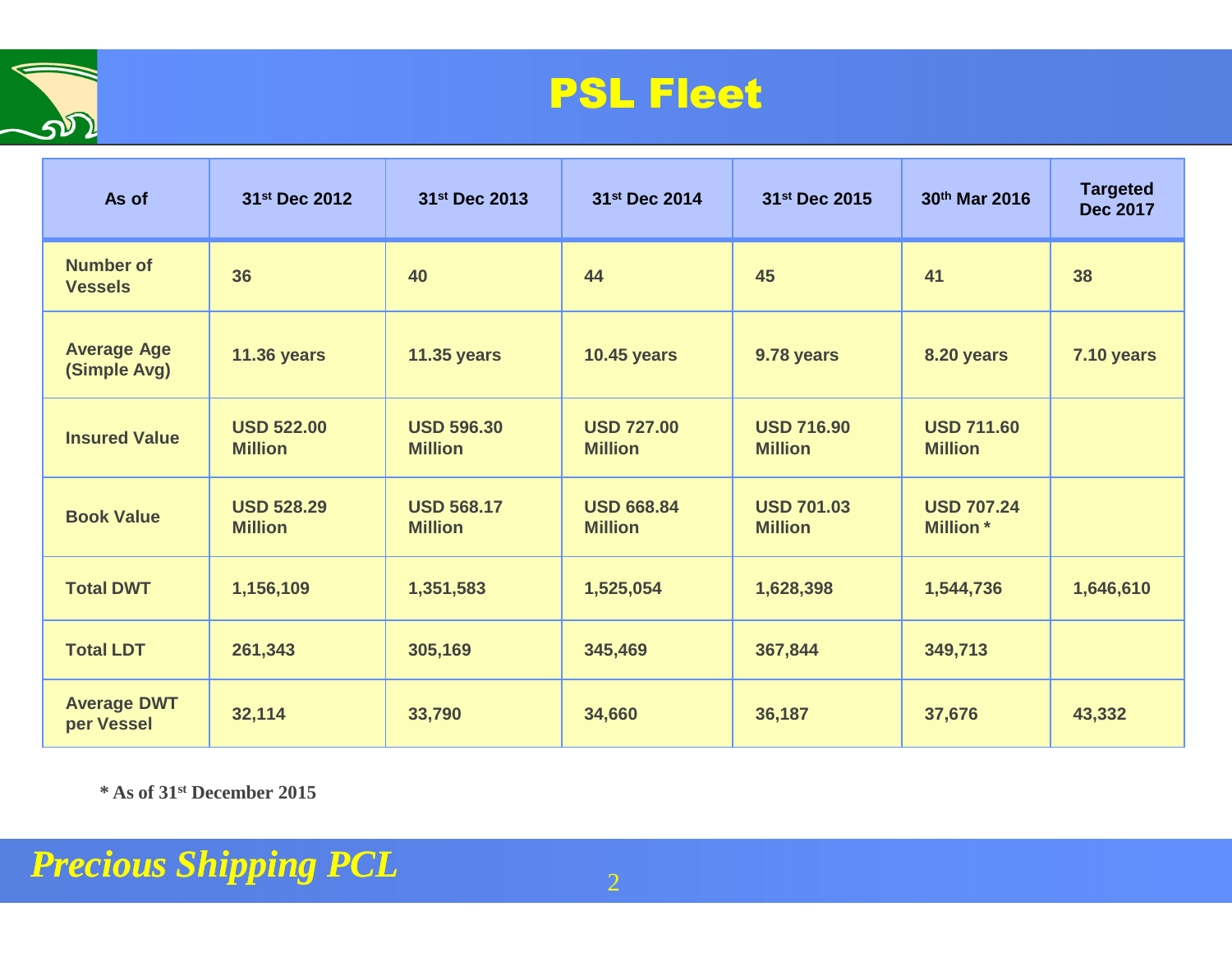



*\* 1Q 2016 – BDI average value is based on data as of 23rd March 2016*

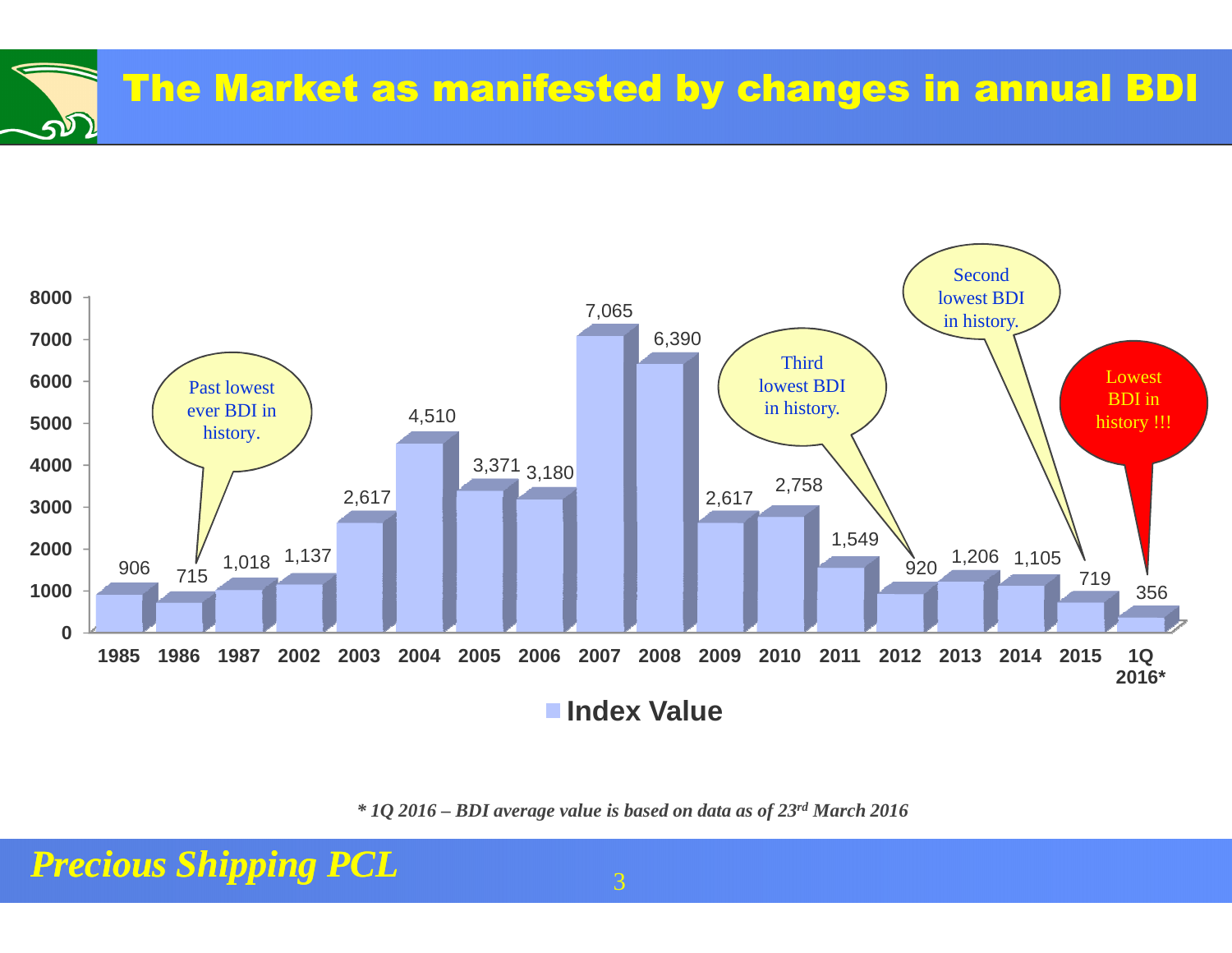# Annual increase in Dry Bulk Ship Supply in DWT

| <b>Year End</b> | No of ships | <b>Av Dwt</b> | <b>Total Dwt</b> | % Change |             |
|-----------------|-------------|---------------|------------------|----------|-------------|
| 2000            | 6,820       | 43,300        | 295,306,000      | 7.1%     |             |
| 2001            | 6,807       | 45,063        | 306,743,841      | 3.9%     | <b>CAGR</b> |
| 2002            | 6,804       | 46,240        | 314,620,080      | 2.6%     |             |
| 2003            | 6,794       | 47,166        | 320,446,010      | 1.9%     |             |
| 2004            | 7,015       | 47,861        | 335,744,268      | 4.8%     | $5.06\%$    |
| 2005            | 7,332       | 49,727        | 364,599,640      | 8.6%     |             |
| 2006            | 7,587       | 51,060        | 387,392,197      | 6.3%     |             |
| 2007            | 7,930       | 51,945        | 411,923,499      | 6.3%     |             |
| 2008            | 8,253       | 53,096        | 438,199,632      | 6.4%     |             |
| 2009            | 8,542       | 56,038        | 478,676,049      | 9.2%     |             |
| 2010            | 9,388       | 58,317        | 554,370,000      | 15.8%    |             |
| 2011            | 9,864       | 63,085        | 622,271,023      | 12.25%   | 8.75%       |
| 2012            | 10,492      | 66,026        | 692,737,000      | 10.2%    |             |
| 2013            | 10,992      | 66,884        | 735,191,502      | 6.1%     |             |
| 2014            | 11,397      | 67,590        | 770,326,266      | 4.8%     |             |
| 2015            | 11,648      | 70,662        | 788,417,002      | 2.35%    |             |
| 2016*           |             |               | 778,117,326      | $-1.31%$ |             |
| 2017*           |             |               | 757,229,167      | $-2.68%$ |             |

**\* based on 50% slippage (46.03% in 2015) & 56.78m DWT scrapping (based on actual scrapping as of 13 March 2016) for '16 and '17** 

תה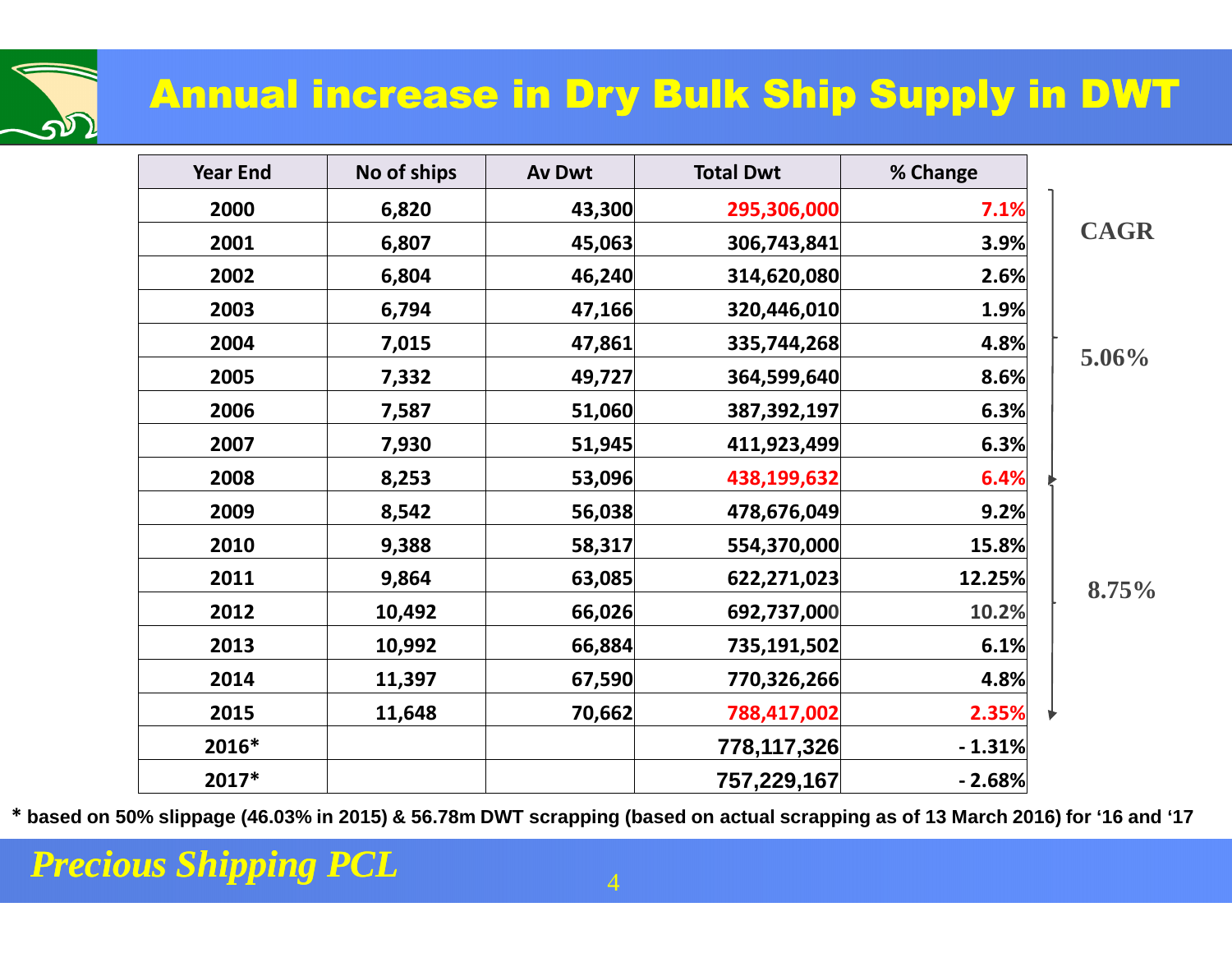

## Recent Changes in Macro Economic Indicators

- **The Federal Reserve on 16th December 2015 raised US interest rates, first since 2006, ending an extraordinary period of government intervention in the financial markets that started at the height of the GFC. Some economists believe the central bank will raise rates three or four times in 2016, with some expecting one quarter-point move at every other meeting. The Fed meets eight times a year.**
- **Growth in China is expected to slow to 6.3 percent in 2016 and 6.0 percent in 2017, primarily reflecting weaker investment growth as the economy continues to rebalance.**
- **The dry bulk shippers were looking forward to India after the waning coal import demand by China. However, the recent coal imports from India don't offer much hope due to the Government's push to open a new coal mine each month in order to become self-sufficient in coal in the next three years. While India could provide temporary relief to dry bulk shippers, its increasing domestic coal output doesn't bode well for seaborne coal trade and dry bulker fortunes.**
- **Japan, having fought deflation for more than two decades, remains mired in weak growth despite repeated attempts to revitalize its economy. The fate of "Abenomics" is not yet clear. Despite massive government stimulus, growth is tepid and inflation has continued to fall on the back of plunging global oil prices.**
- **The recovery in the Eurozone economy is continuing at a modest tempo. Additional data from across the continent indicates that the German economy maintained its pace of growth, while economic momentum in France and Italy was disappointing. Conversely, the Spanish economy continued to be the best performer, while the struggling economy of crisis-ridden Greece recorded another disappointing contraction.**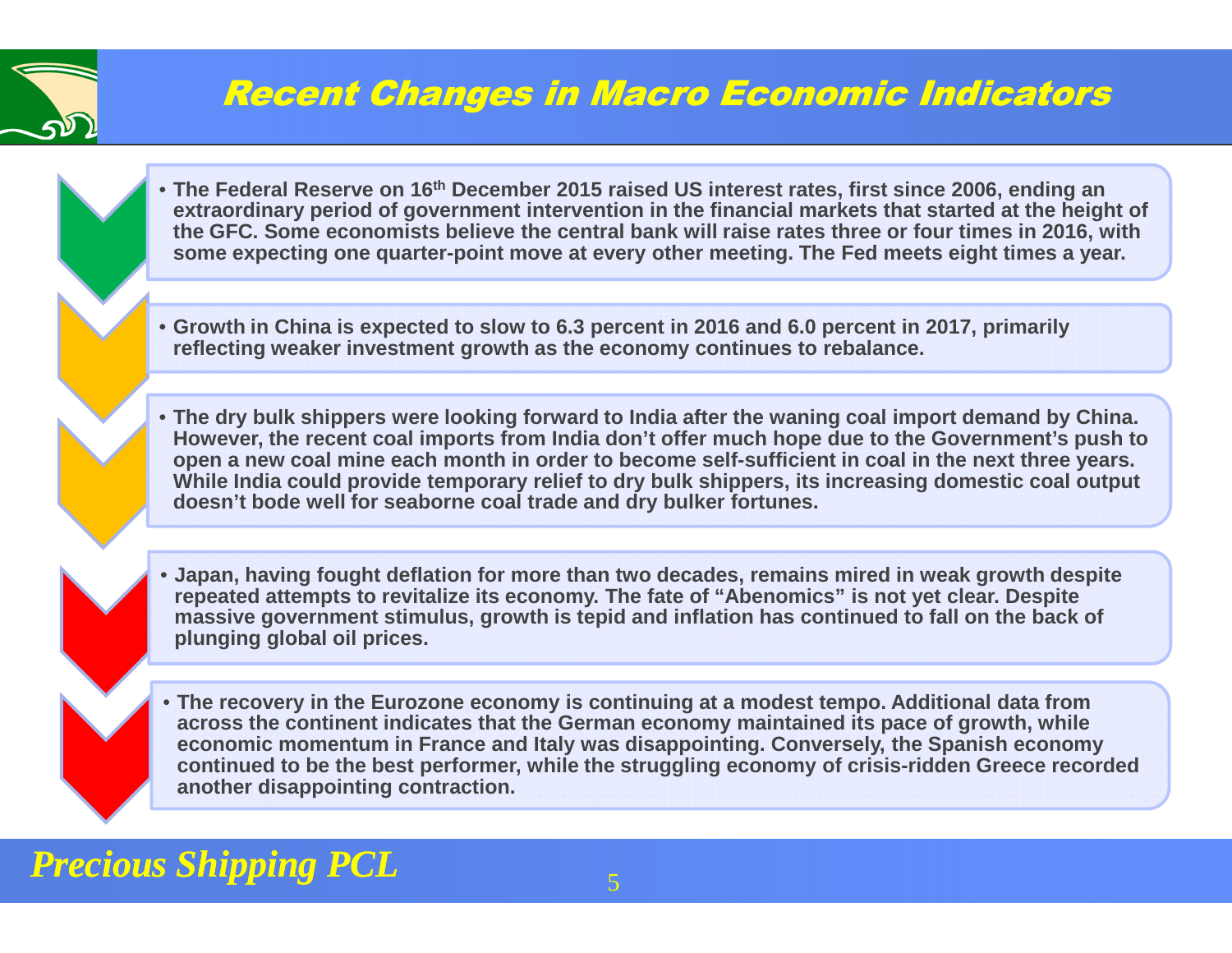

# Financial Highlights

| <b>Particulars</b>                                                                                                                  | รายการ                                                                                                               | 2015    | 2014   |
|-------------------------------------------------------------------------------------------------------------------------------------|----------------------------------------------------------------------------------------------------------------------|---------|--------|
| <b>Total Revenues (US\$ Million)</b>                                                                                                | รายได้รวม (ล้านเหรียญสหรัฐ)                                                                                          | 123.63  | 143.34 |
| <b>Net Profit (Loss) (US\$ Million)</b>                                                                                             | ี กำไร (ขาดทุน) สุทธิ (ล้านเหรียญสหรัฐ)                                                                              | (69.41) | (2.54) |
| <b>Gains (Losses) on sales of Ships</b><br>(US\$ Million)                                                                           | ้กำไร (ขาดทุน) จากการขายเรือ<br>(ล้านเหรียญสหรัฐ)                                                                    | (7.81)  | 0.83   |
| <b>Loss on impairment of Assets</b><br>(US\$ Million)                                                                               | ขาดทุนจากการด้อยค่าของสินทรัพย์<br>(ล้านเหรียญสหรัฐ)                                                                 | (23.45) |        |
| <b>Net Profit (Loss) excluding Gains</b><br>(Losses) on sales of Ships and<br><b>Loss on impairment of Assets</b><br>(US\$ Million) | ้กำไร (ขาดทุน) สุทธิ ไม่รวมกำไร<br>(ขาดทุน) จากการขายเรือและขาดทุน<br>จากการด้อยค่าของสินทรัพย์<br>(ล้านเหรียญสหรัฐ) | (38.15) | (3.37) |
| <b>Average TC Income per Ship per day</b><br>(US\$)                                                                                 | รายได้เฉลี่ยต่อวันต่อลำเรือ<br>(เหรียญสหรัฐ)                                                                         | 6,266   | 8,096  |
| <b>Average Ship Running Cost per Ship</b><br>per day (OPEX) (US\$)                                                                  | ี่ค่าใช้จ่ายในการเดินเรือเฉลี่ยต่อวันต่อลำ<br>(เหรียญสหรัฐ)                                                          | 4,652   | 4,695  |
| <b>Earnings per share (Baht)</b>                                                                                                    | ี กำไรต่อหุ้น (บาท)                                                                                                  | (1.82)  | (0.08) |
| <b>Total Assets (US\$ Million)</b>                                                                                                  | รวมสินทรัพย์ (ล้านเหรียญสหรัฐ)                                                                                       | 899.39  | 846.66 |
| <b>Total Liabilities (US\$ Million)</b>                                                                                             | รวมหนี้สิน (ล้านเหรียญสหรัฐ)                                                                                         | 442.57  | 383.00 |
| <b>Total Shareholders' Equity (US\$ Million)</b>                                                                                    | ี รวมส่วนของผู้ถือหุ้น (ล้านเหรียญสหรัฐ)                                                                             | 456.82  | 463.67 |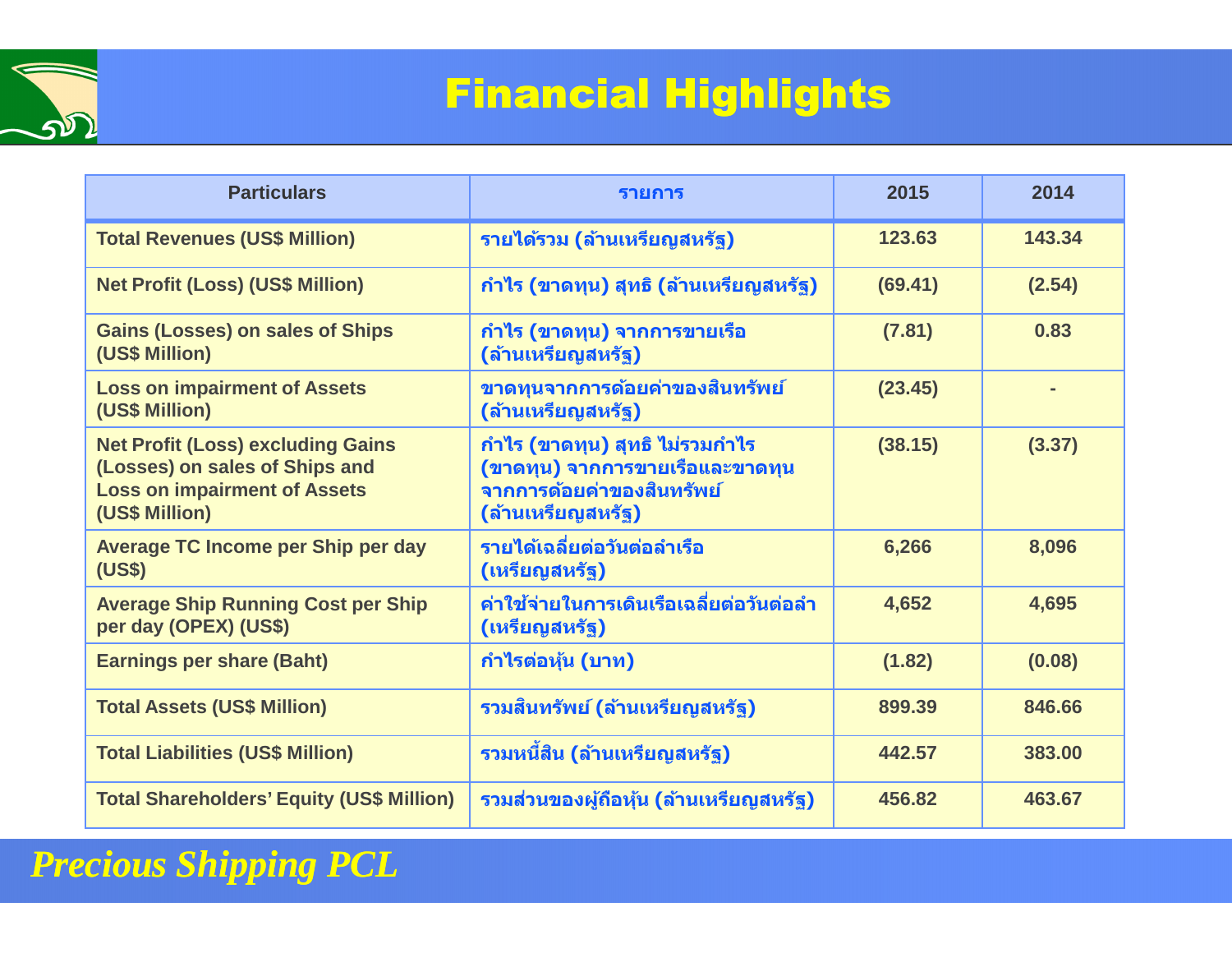

| No.                     | <b>Hull/Yard Number</b>                                            | <b>Contractual Delivery</b><br>Date (Incl grace period) | <b>Earliest Cancellation</b><br><b>Date</b> | <b>Price Per Contract</b><br><b>US\$ Million</b> | <b>Advances Paid</b><br><b>US\$ Million</b> | <b>Balance Capex</b><br><b>US\$ Million</b> |
|-------------------------|--------------------------------------------------------------------|---------------------------------------------------------|---------------------------------------------|--------------------------------------------------|---------------------------------------------|---------------------------------------------|
|                         | Handysize Vessels - 38,500 Dwt - Ordered from Shanhaiguan Shipyard |                                                         |                                             |                                                  |                                             |                                             |
| $\mathbf{1}$            | <b>BC385-12</b>                                                    | 30-Jan-16 *                                             | 28-Jul-16                                   | 22.32                                            | 8.93                                        | 13.39                                       |
|                         | Ultramax Vessels - 64,000 Dwt - Ordered from Sanfu Shipyard        |                                                         |                                             |                                                  |                                             |                                             |
| $\overline{2}$          | <b>SF130126</b>                                                    | 01-Mar-16                                               | <b>28-Aug-16</b>                            | 27.48                                            | 6.87                                        | 20.61                                       |
| $\overline{\mathbf{3}}$ | <b>SF130127</b>                                                    | 30-May-16                                               | <b>26-Nov-16</b>                            | 27.48                                            | 4.12                                        | 23.36                                       |
| $\overline{\mathbf{4}}$ | <b>SF130128</b>                                                    | 30-Dec-15**                                             | 27-Jun-16                                   | 27.90                                            | 6.98                                        | 20.92                                       |
| $5\phantom{1}$          | <b>SF130129</b>                                                    | 14-Apr-16                                               | 11-Oct-16                                   | 27.90                                            | 4.19                                        | 23.71                                       |
| $6\phantom{a}$          | <b>SF130130</b>                                                    | 30-Sep-15**                                             | <b>28-Mar-16</b>                            | 27.70                                            | 3.29                                        | 24.41                                       |
| $\overline{7}$          | <b>SF130131</b>                                                    | 30-Dec-15**                                             | 27-Jun-16                                   | 27.70                                            | 3.29                                        | 24.41                                       |
| 8                       | <b>SF130132</b>                                                    | 29-Mar-16                                               | 25-Sep-16                                   | 27.70                                            | 3.29                                        | 24.41                                       |
| 9                       | SF130133                                                           | 30-Jun-16                                               | <b>27-Dec-16</b>                            | 27.70                                            | 3.29                                        | 24.41                                       |
|                         |                                                                    | <b>Total</b>                                            | 221.56                                      | 35.32                                            | 186.24                                      |                                             |

**\* Delivered on 6th Jan 2016** 

**\*\* Under Discussion**

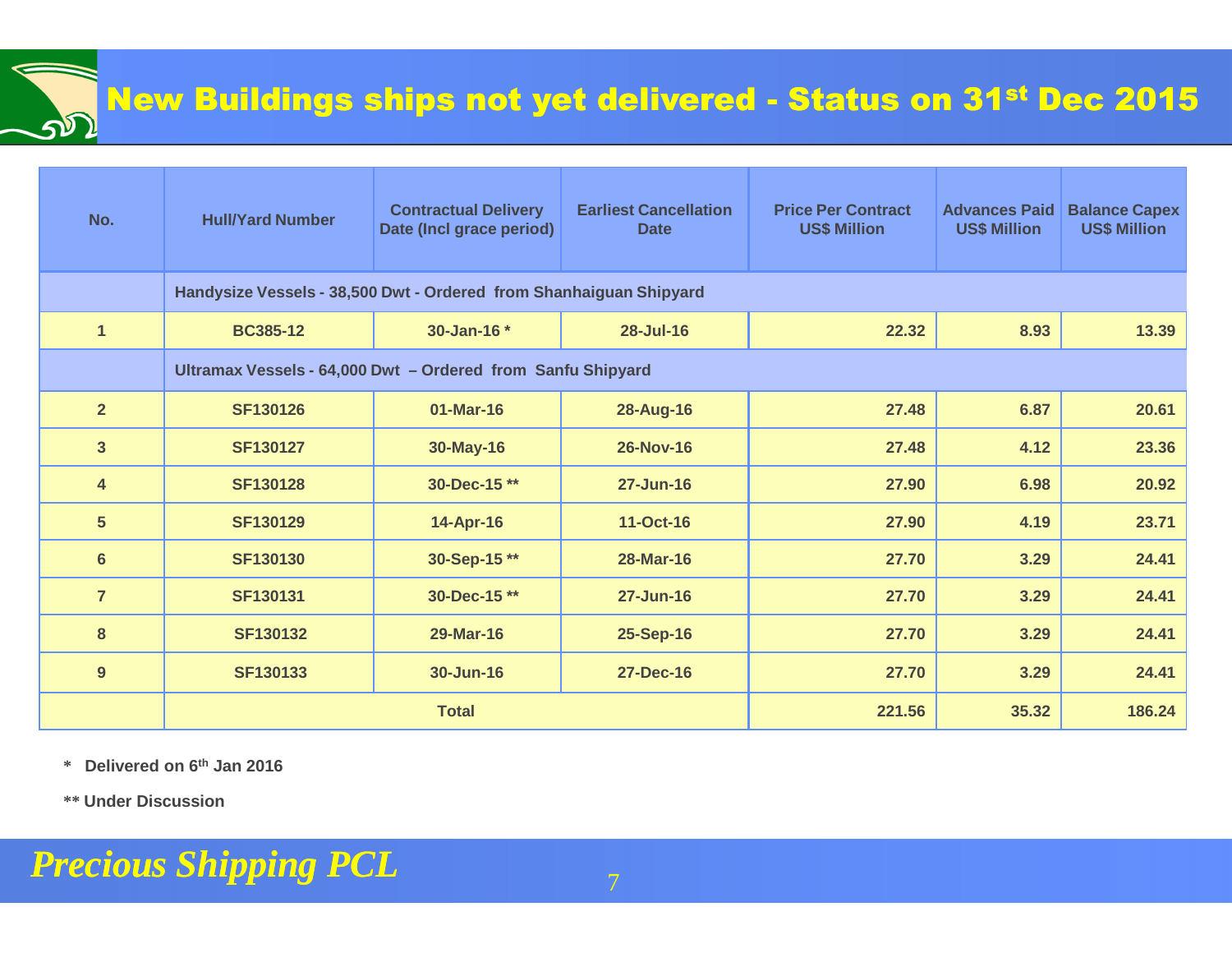### Update on Dispute with Sainty shipyard - Status on 30th Mar 2016

| No.            | <b>Hull/Yard Number</b> | <b>Contractual</b><br><b>Delivery Date</b><br>(Incl grace<br>period) | <b>Earliest</b><br><b>Cancellation</b><br><b>Date</b> | <b>Price Per</b><br><b>Contract</b><br><b>US\$ Million</b> | <b>Advances Paid</b><br><b>US\$ Million</b> | <b>Cancelled by</b> | <b>Status</b>                                                        |
|----------------|-------------------------|----------------------------------------------------------------------|-------------------------------------------------------|------------------------------------------------------------|---------------------------------------------|---------------------|----------------------------------------------------------------------|
| $\mathbf{1}$   | <b>SAM14017B</b>        | 30-Apr-15                                                            | <b>28-Aug-15</b>                                      | 27.90                                                      | 11.16                                       | <b>PSL</b>          | <b>Under arbitration proceedings</b>                                 |
| 2 <sup>2</sup> | <b>SAM14018B</b>        | 30-Apr-15                                                            | 28-Aug-15                                             | 27.90                                                      | 11.16                                       | <b>PSL</b>          | <b>Under arbitration proceedings</b>                                 |
| $\overline{3}$ | <b>SAM14019B</b>        | 30-Jun-15                                                            | 28-Oct-15                                             | 27.90                                                      | 11.16                                       | <b>PSL</b>          | <b>Under arbitration proceedings</b>                                 |
| 4              | <b>SAM14020B</b>        | 30-Jun-15                                                            | 28-Oct-15                                             | 27.90                                                      | 11.16                                       | <b>PSL</b>          | <b>Under arbitration proceedings</b>                                 |
| 5 <sup>5</sup> | <b>SAM14021B</b>        | 30-Sep-15                                                            | 28-Jan-16                                             | 27.90                                                      | 5.58                                        | <b>PSL</b>          | <b>Under arbitration proceedings</b>                                 |
| 6              | <b>SAM14022B</b>        | 30-Sep-15                                                            | <b>28-Jan-16</b>                                      | 27.90                                                      | 5.58                                        | <b>PSL</b>          | <b>Under arbitration proceedings</b>                                 |
| $\overline{7}$ | <b>SAM14023B</b>        | 30-Nov-15                                                            | 29-Mar-16                                             | 27.40                                                      | 2.74                                        | <b>Sainty</b>       | <b>Under arbitration proceedings</b><br>(Cancellation under dispute) |
| 8              | <b>SAM14024B</b>        | 30-Nov-15                                                            | 29-Mar-16                                             | 27.40                                                      | 2.74                                        | $\blacksquare$      |                                                                      |
| 9              | <b>SAM14025B</b>        | <b>14-Jan-16</b>                                                     | 13-May-16                                             | 27.90                                                      | 2.79                                        | $\blacksquare$      |                                                                      |
| 10             | <b>SAM14026B</b>        | <b>14-Jan-16</b>                                                     | <b>13-May-16</b>                                      | 27.90                                                      | 2.79                                        | ٠                   |                                                                      |
| 11             | <b>SAM14027B</b>        | 30-Apr-16                                                            | <b>28-Aug-16</b>                                      | 27.90                                                      | 2.79                                        | <b>Sainty</b>       | <b>Cancellation under dispute</b>                                    |
| 12             | <b>SAM14028B</b>        | 30-Apr-16                                                            | <b>28-Aug-16</b>                                      | 27.90                                                      | 2.79                                        | <b>Sainty</b>       | <b>Cancellation under dispute</b>                                    |
| <b>Total</b>   |                         |                                                                      | 333.80                                                | 72.44                                                      |                                             |                     |                                                                      |

#### *Precious Shipping PCL*<u>8</u> Berlin and State 198

<u> သာ</u>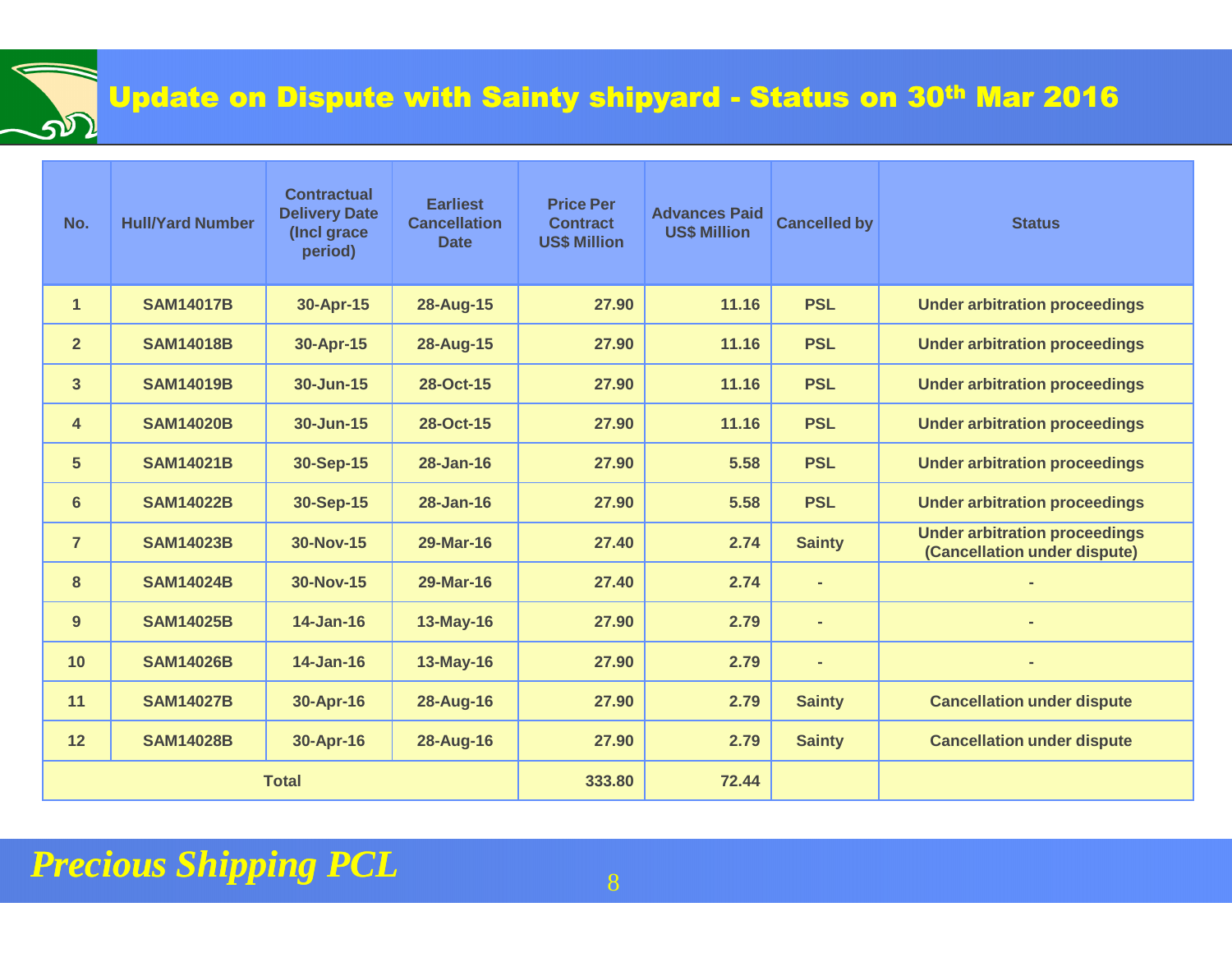

## Agenda 9. To consider and approve the issuance and offering of debentures. วาระที่ 9. เพื่อพิจารณาและอนุมัติการออกและเสนอขายหุ้นกู้

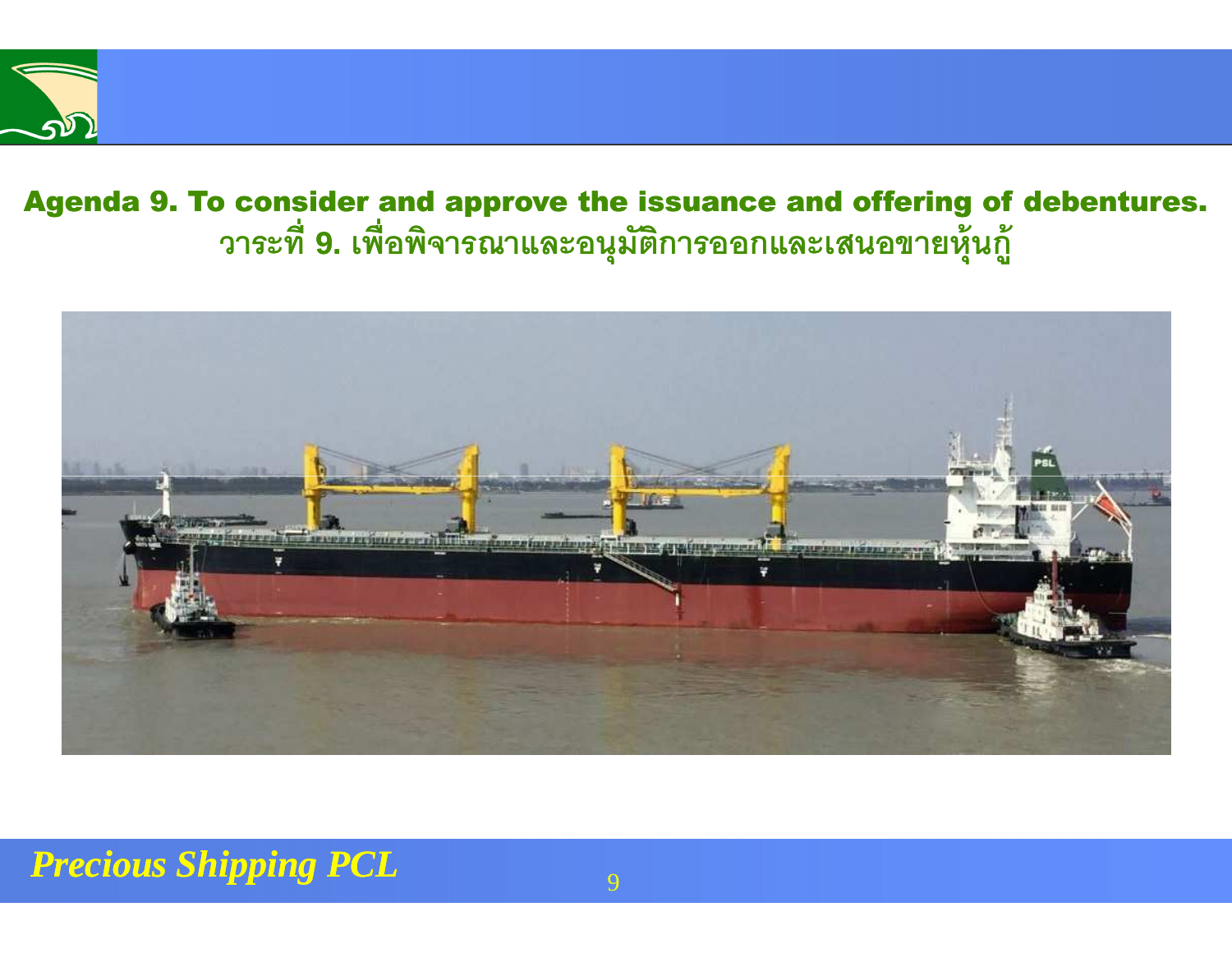

# **การออกและเสนอขายหุ้นกู้**

| ประเภท        | ้หุ้นกู้ทุกประเภท ชนิดระบุชื่อผู้ถือ และ/หรือ ไม่มีระบุชื่อผู้ถือ มี และ/หรือ ไม่มีหลักประกัน มี<br>และ/หรือ ไม่มีผู้แทนผู้ถือหุ้นกู้ ประเภทด้อยสิทธิ และ/หรือ ไม่ด้อยสิทธิ ประเภทไถ่ถอนเมื่อเลิก<br>้กิจการ และ/หรือ มีกำหนดระยะเวลาในการไถ่ถอน ทั้งนี้ขึ้นอยู่กับความเหมาะสมของสภาพ<br>์ ตลาดในขณะที่ออกและเสนอขายหุ้นกู้แต่ละครั้ง |
|---------------|---------------------------------------------------------------------------------------------------------------------------------------------------------------------------------------------------------------------------------------------------------------------------------------------------------------------------------------|
| สกุลเงิน      | ้บาท และ/หรือ ดอลลาร์สหรัฐ และ/หรือ สกุลเงินต่างประเทศอื่น โดยใช้อัตราแลกเปลี่ยนใน<br>ขณะที่หุ้นกู้ถูกออกและเสนอขายแต่ละครั้ง                                                                                                                                                                                                         |
| วัตถุประสงค์  | เพื่อใช้รีไฟแนนซ์เงินกู้ต่างๆ และ/หรือ เพื่อใช้ซื้อเรือ และ/หรือ เพื่อใช้สำหรับค่าใช้จ่ายฝ่ายทุน<br>และ/หรือ เพื่อเป็นเงินทุนหมุนเวียนทั่วไป และ/หรือ เพื่อใช้ตามวัตถุประสงค์อื่นๆที่เกี่ยวข้องกับ<br>กิจการของบริษัทฯและกลุ่มบริษัท                                                                                                  |
| วงเงิน        | ไม่เกิน 1 หมื่นล้านบาท (หรือเทียบเท่าหากออกในสกุลเงินต่างประเทศ) โดยจะเสนอขายครั้ง<br>เดียวหรือหลายคราวก็ได้                                                                                                                                                                                                                          |
| อัตราดอกเบี้ย | ์ ขึ้นอยู่กับความเหมาะสม และสภาพตลาดในขณะที่ออกและเสนอขาย                                                                                                                                                                                                                                                                             |
| อายุ          | ไม่เกิน 20 ปี นับจากวันที่ออกหุ้นกู้ในแต่ละครั้ง เว้นแต่หุ้นกู้ประเภทไถ่ถอนเมื่อเลิกบริษัทซึ่งจะ<br>ไม่มีวันหมดอายุ                                                                                                                                                                                                                   |

*Precious Shipping PCL*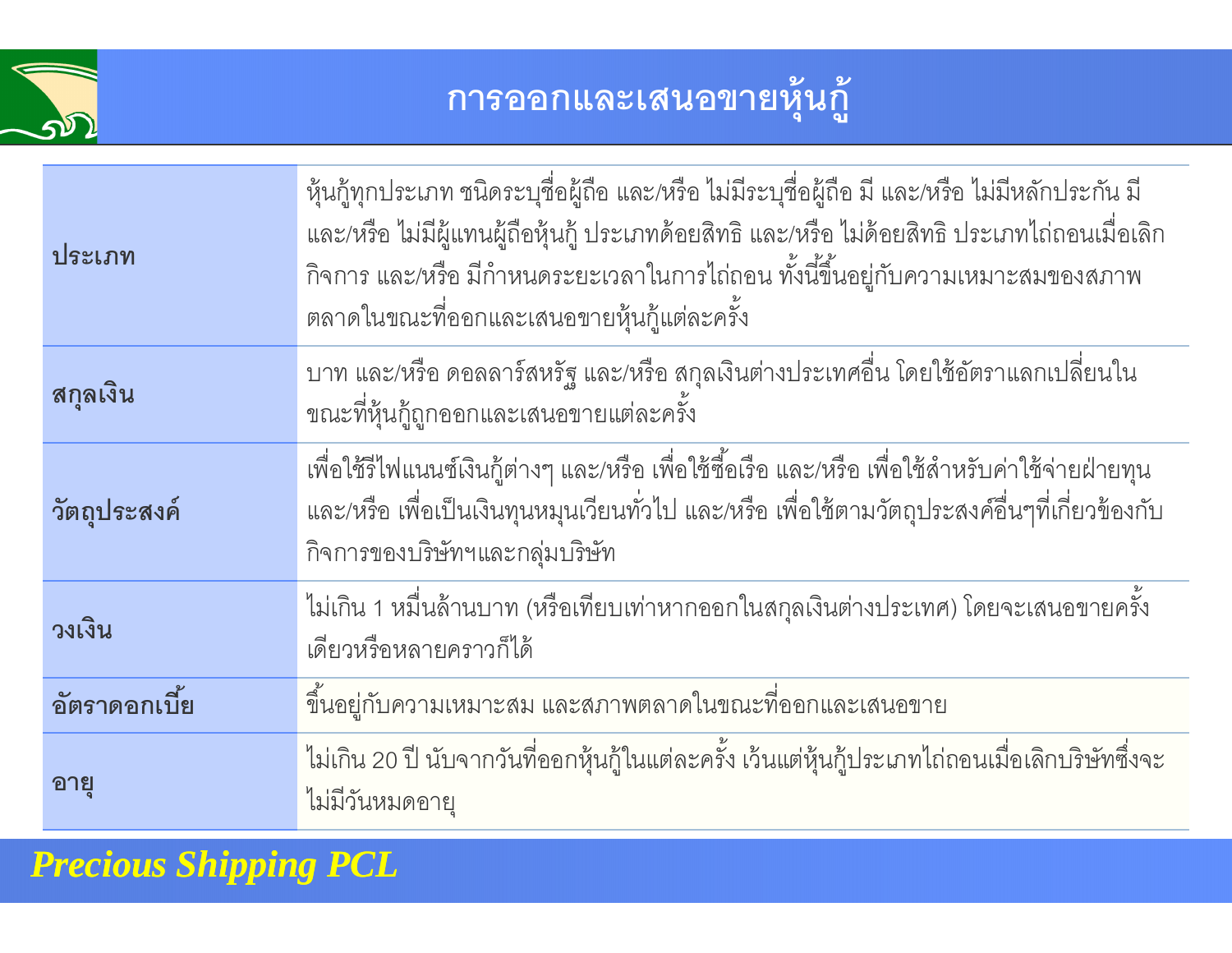

# **การออกและเสนอขายหุ้นกู้**

| การเสนอขาย                    | ้ เสนอขายภายในประเทศ และ/หรือ ต่างประเทศ เสนอขายให้แก่ผู้ลงทุนทั่วไป และ/หรือ นักลงทุนโดย<br>เฉพาะเจาะจง และ/หรือ นักลงทุนรายใหญ่ และ/หรือ ผู้ลงทุนสถาบันในประเทศ และ/หรือ ผู้ลงทุนสถาบันใน<br>้ต่างประเทศ โดยให้เป็นไปตามประกาศของคณะกรรมการกำกับตลาดทุน และ/หรือกฎระเบียบอื่นๆที่เกี่ยวข้อง<br>และมีผลใช้บังคับในขณะที่ออกและเสนอขายหุ้นกู้ |
|-------------------------------|-----------------------------------------------------------------------------------------------------------------------------------------------------------------------------------------------------------------------------------------------------------------------------------------------------------------------------------------------|
| การชำระคืนเงินต้น             | ้ทยอยคืนเงินต้นหรือชำระงวดเดียวเมื่อครบกำหนด ตามข้อกำหนดและเงื่อนไขของหุ้นกู้ที่จะออกในแต่ละคราว                                                                                                                                                                                                                                              |
| การไถ่ถอนก่อนครบกำหนด<br>อายุ | ้ผู้ถือหุ้นกู้อาจมีสิทธิหรือไม่มีสิทธิขอให้บริษัทฯ ไถ่ถอนหุ้นกู้ก่อนครบกำหนด และ/หรือ บริษัทฯ อาจมีสิทธิหรือไม่มี<br>่ สิทธิไถ่ถอนหุ้นกู้ก่อนครบกำหนด ทั้งนี้ การไถ่ถอนหุ้นกู้ให้เป็นไปตามข้อตกลงและเงื่อนไขของหุ้นกู้ที่จะออกในแต่<br>ละคราว                                                                                                 |
| เงื่อนไขพิเศษ                 | ในกรณีที่บริษัทฯ ไถ่ถอนหรือชำระคืนหุ้นกู้ที่ได้ออกไว้ บริษัทฯ สามารถออกหุ้นกู้ทดแทนเพิ่มเติมอีกได้ภายใต้<br>เงื่อนไขและวงเงินที่ได้ขออนุมัติไว้ (Revolving) ทั้งนี้ หุ้นกู้ที่ออกทดแทนเมื่อรวมกับหุ้นกู้อื่นๆที่ออกจะต้องมี<br>จำนวนสูงสุดไม่เกินวงเงินที่ได้รับการอนุมัติจากที่ประชุมผู้ถือหุ้น                                              |
| การขึ้นทะเบียนตราสารหนี้      | ้บริษัทอาจขึ้นทะเบียนหุ้นกู้ กับสมาคมตลาดตราสารหนี้ไทย และ/หรือศูนย์ซื้อขายตราสารหนี้อื่นใด ในประเทศ<br>ไทย หรือต่างประเทศ                                                                                                                                                                                                                    |
| การมอบอำนาจ                   | ให้คณะกรรมการบริหาร หรือบุคคลอื่นใดซึ่งได้รับการแต่งตั้งจากคณะกรรมการบริหาร  มีอำนาจต่างๆ ที่เกี่ยวข้อง<br>้กับการออกและเสนอขายหุ้นกู้ ตามรายละเอียดที่กำหนดไว้ในหนังสือเชิญประชุมฯ                                                                                                                                                           |

*Precious Shipping PCL*